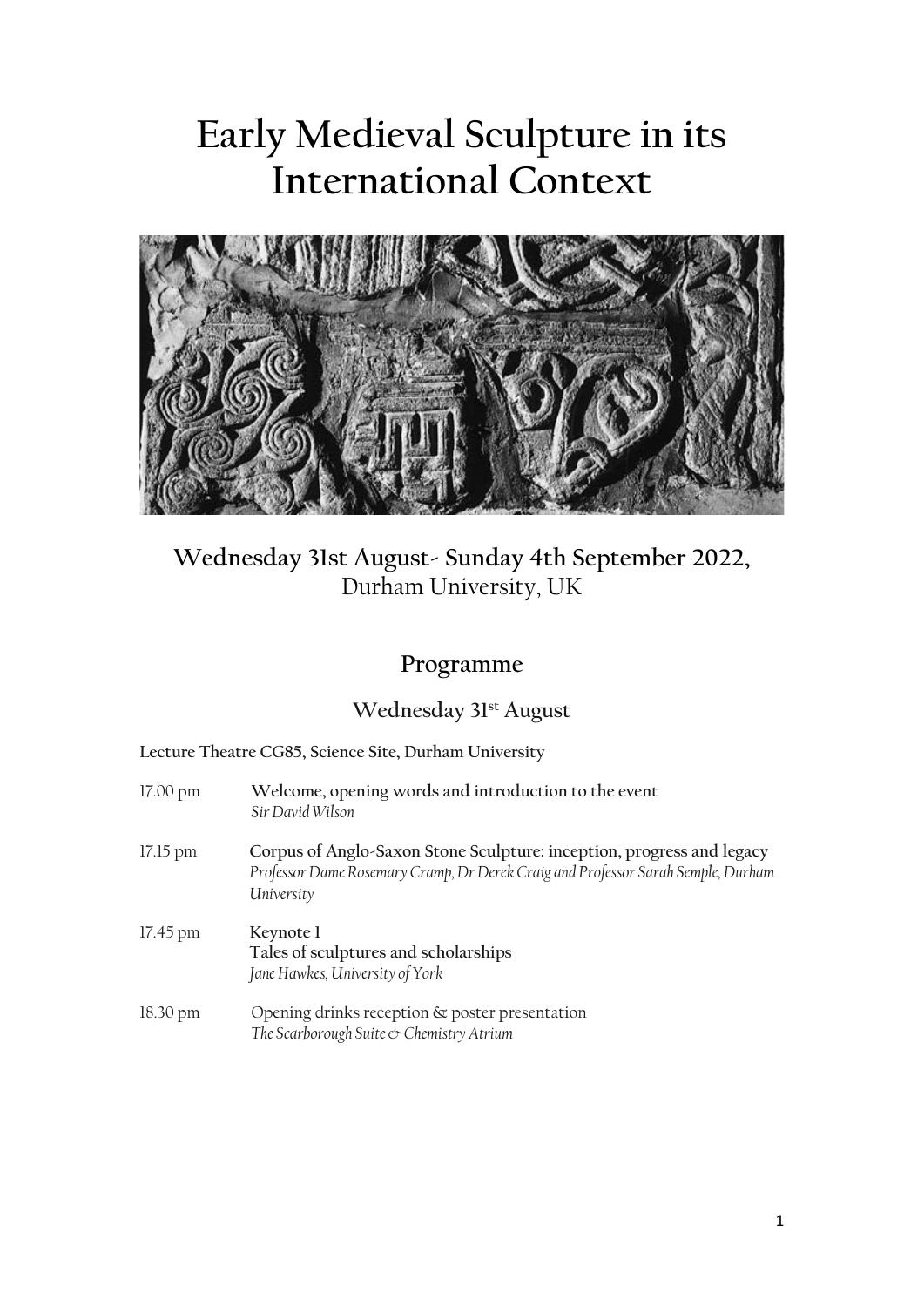## **Thursday 1st September**

|                    | Lecture Theatre CG85, Science Site, Durham University                                                                                                                    |
|--------------------|--------------------------------------------------------------------------------------------------------------------------------------------------------------------------|
| 9.30 am            | Session 1                                                                                                                                                                |
|                    | Acca's cross at Hexham, Northumberland<br>Richard Bailey, Newcastle                                                                                                      |
|                    | Cross-slab to high-cross: understanding the early medieval sculptural<br>remains at Carndonagh, Co. Donegal, Ireland<br>Megan Henvey, University of York                 |
|                    | Rocks, pebbles and mountains: meta-imagery at Monasterboice, Ireland<br>Heather Pulliam, University of Edinburgh                                                         |
| 11,00 am           | Tea and coffee<br>The Scarborough Suite & Chemistry Atrium                                                                                                               |
| 11.30 am           | Session 2                                                                                                                                                                |
|                    | The St Andrews Sarcophagus: the tomb for Onuist, an anointed Pictish<br>king?<br>Jane Geddes, University of Aberdeen                                                     |
|                    | Of life and death: sculpture and identity in early medieval Venice, 8th-<br>10th century<br>S. Gelichi, Y.A. Marano, M. Secci, Ca' Foscari University of Venice          |
|                    | The early middle ages: decorated stone sarcophagi in Poitou, France<br>Anne Flammin, Daniel Morleghem and Guillaume Rougé, CNRS, UMR 5138 Archéologie<br>et Archéométrie |
| 1.00 <sub>pm</sub> | Lunch<br>The Scarborough Suite & Chemistry Atrium                                                                                                                        |
| 1.45 pm            | Session 3                                                                                                                                                                |
|                    | The Virgin with the Book at Breedon-on-the Hill, Leicestershire<br>Francesca Dell'Acqua, Università degli studi di Salerno                                               |
|                    | Icons in stone: image, worship and controversy in early medieval<br>England, c. 700-850<br>Teresa Porciani, University of Leicester                                      |
|                    | Having the dead in hand: inscription, movement and display in early<br>medieval Northumbria<br>Jill Hamilton Clements, University of Alabama at Birmingham               |
|                    | "Living in a material world": considering a phenomenology of ornament<br>in early medieval stone sculpture.<br>Meg Boulton, University of Edinburgh                      |

2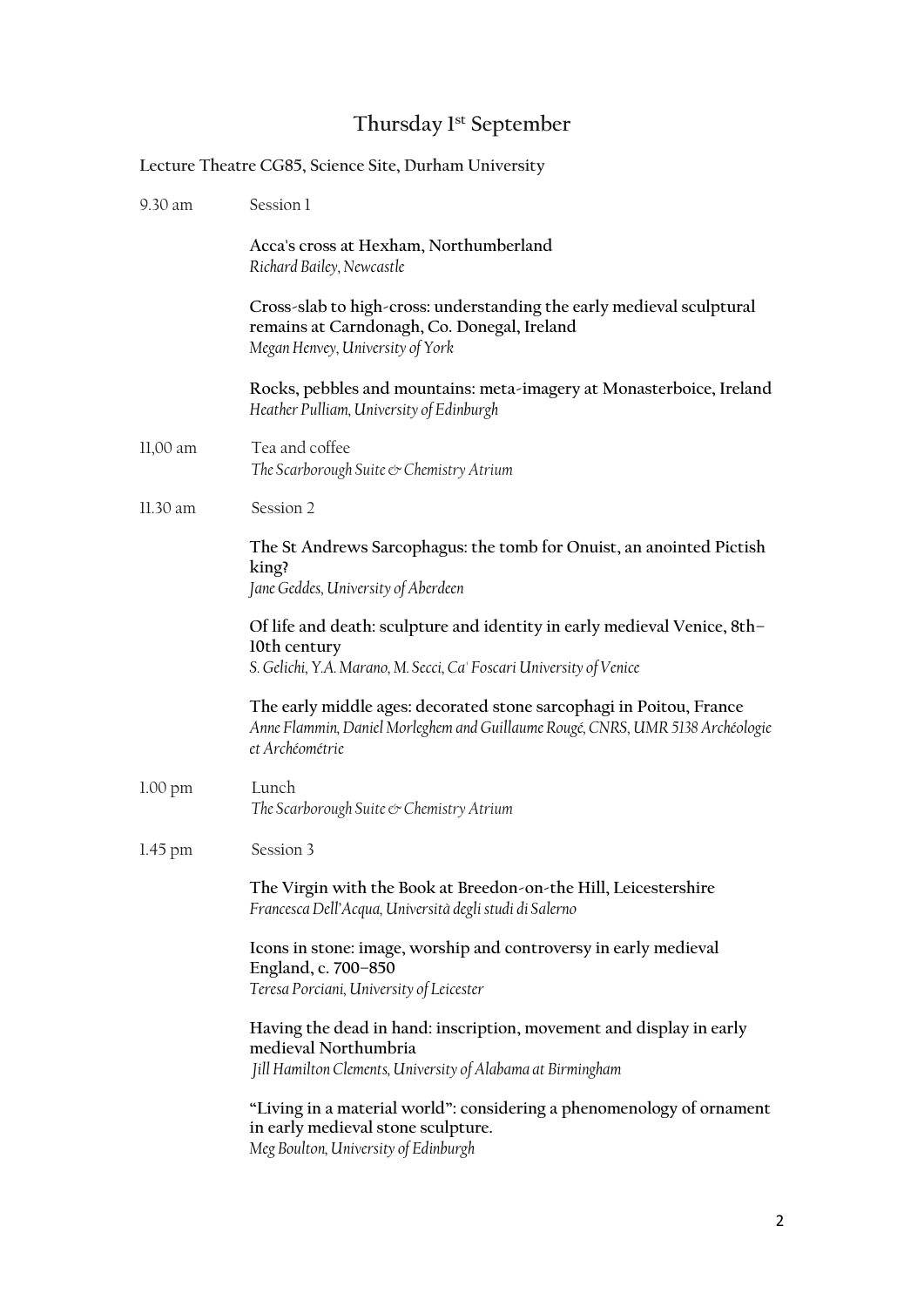| 3.45 pm | Tea and Coffee                                             |
|---------|------------------------------------------------------------|
|         | The Scarborough Suite $\circlearrowright$ Chemistry Atrium |

## 4.15 pm Session 4

**The production and distribution of early medieval stone sculpture in south-east Ireland: variations in the expression of ecclesiastical power, identity, and commemorative practices** *Kate Colbert, University College Cork, Ireland*

**Considering the Govan School and its neighbours through a digital lens** *Megan Kasten, University of Glasgow*

**Crossing Britain: the transnational high cross, AD 700-1100** *Christina Cowart Smith, Durham University*

## **Friday 2nd September**

| 9.00 am  | Keynote 2<br>Carved stone monuments as political actors in early medieval Britain<br>Martin Carver, University of York                                |
|----------|-------------------------------------------------------------------------------------------------------------------------------------------------------|
| 9.45 am  | Session 5                                                                                                                                             |
|          | Rune stones, picture stones, and other erected stones in Scandinavia<br>c. AD 200-1100<br>Anders Andrén, Stockholm University                         |
|          | Crafting Christian landscapes: carved stones and sacred places in early<br>medieval north-western Europe<br>Anouk Busset, University of Glasgow       |
|          | Identity beyond empire: Pictish symbols on carved stones<br>Gordon Noble, University of Aberdeen, and Martin Goldberg, National Museum of<br>Scotland |
| 11.15 am | Tea and Coffee<br>The Scarborough Suite & Chemistry Atrium                                                                                            |
| 11.45 am | Session 6                                                                                                                                             |
|          | Why include an inscription on an Anglo-Saxon sculptured stone<br>monument?<br>Elisabeth Okasha, University College Cork                               |
|          | Northumbrian lapidary inscriptions and the Vikings<br>David N. Parsons, University of Aberystwyth, Wales                                              |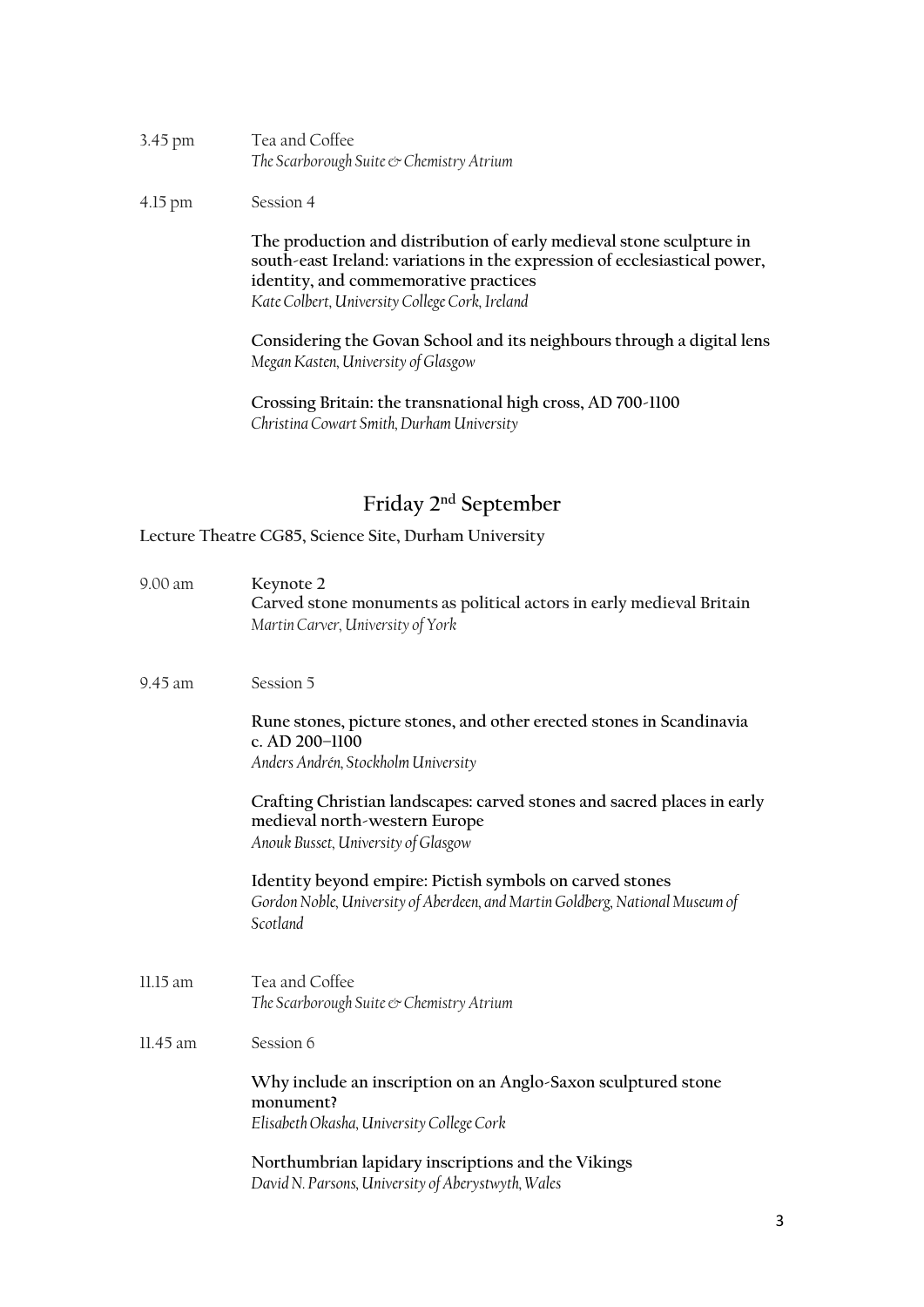Naming, forgetting, remembering, imagining: the namescape of Iona's stone sculpture *Prof Katherine Forsyth, University of Glasgow*

1.15 pm onwards *Opportunity to explore Durham*

## **Saturday the 3rd September**

| 9.00 am           | Keynote 3<br>Stone sculpture in a wooden world<br>John Blair, The Queen's College, Oxford University                                   |
|-------------------|----------------------------------------------------------------------------------------------------------------------------------------|
| 9.45 am           | Session 7                                                                                                                              |
|                   | Delving and distributing: where does the stone come from?<br>Paul Everson, University of Keele, and David Stocker, University of Leeds |
|                   | Life in stone<br>Catherine E. Karkov, University of Leeds                                                                              |
|                   | Pictish naturalism?<br>Luke A. Fidler, Department of Art History, University of Chicago                                                |
| 11.15 am          | Tea and Coffee<br>The Scarborough Suite & Chemistry Atrium                                                                             |
| 11.45 am          | Session 8                                                                                                                              |
|                   | Words and no pictures: design and influence in early inscribed stones in<br>Britain and Ireland<br>David Petts, Durham University      |
|                   | Place, space and monumentality in early medieval Wales<br>Nancy Edwards, Bangor University                                             |
|                   | Lords of the dance: materialising sacral leadership in early medieval<br>Scotland<br>Mark A Hall, Perth Museum & Art Gallery           |
| $1.15$ pm         | Lunch<br>The Scarborough Suite & Chemistry Atrium                                                                                      |
| $2.00 \text{ pm}$ | Session 9<br>Monuments and merchants<br>Paul Everson, University of Keele, and David Stocker, University of Leeds                      |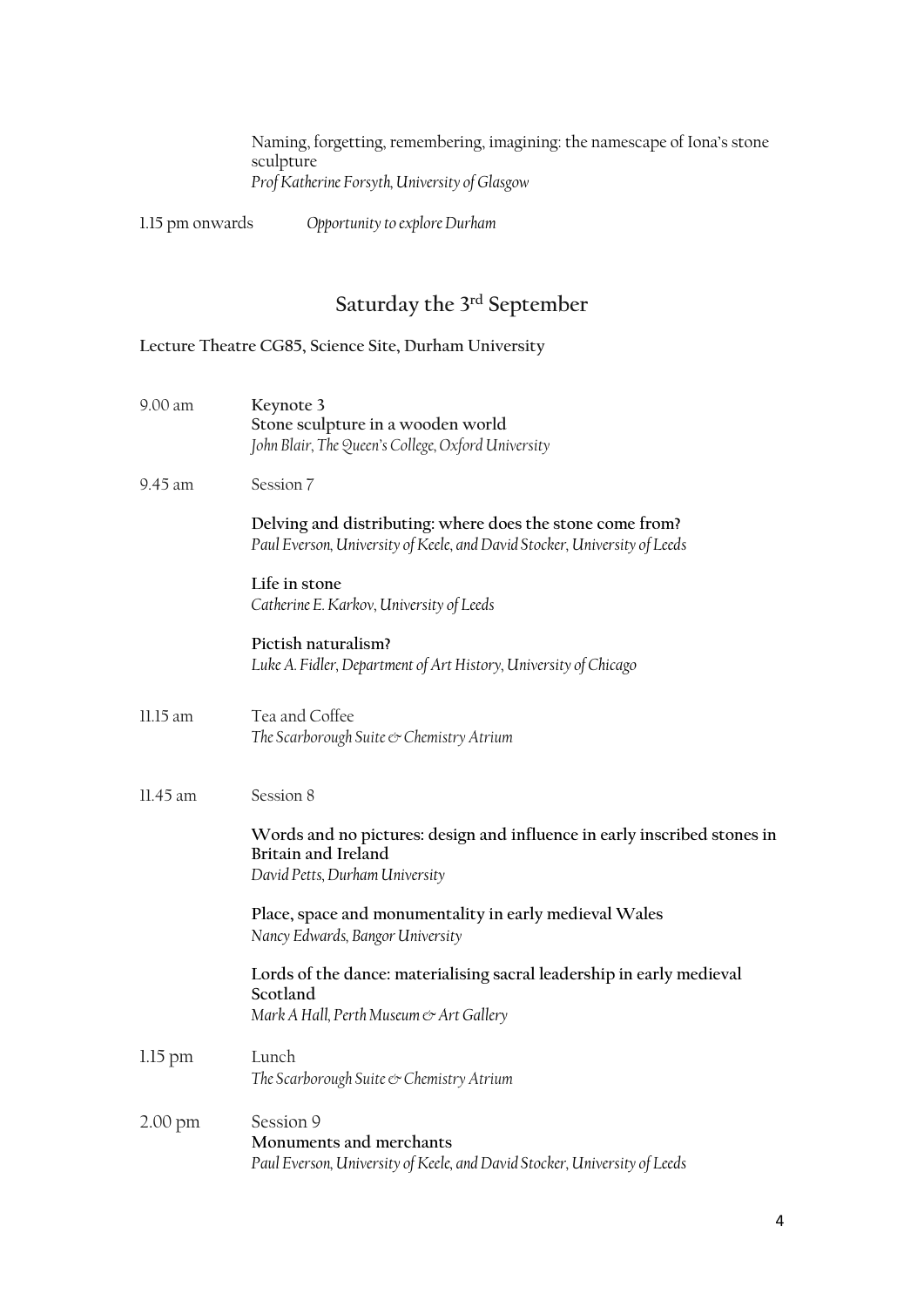|                   | Sculpture workshops in early medieval Iberia: a new methodological<br>approach<br>Alejandro Villa del Castillo, Universidad Complutense de Madrid |
|-------------------|---------------------------------------------------------------------------------------------------------------------------------------------------|
|                   | Sculpture on Man and the Isles: an iconographic examination of regions,<br>kingdoms and church networks<br>Heidi Stoner, Durham University        |
| 3.30 pm           | Tea and Coffee<br>The Scarborough Suite & Chemistry Atrium                                                                                        |
| 4.00 pm           | PRESENTATION AND LAUNCH OF NEW CASSS. WEBSITE WITH THE<br>ARCHAEOLOGICAL DATA SERVICE                                                             |
| $7.30 \text{ pm}$ | Conference Dinner<br>Grey College Dining Hall                                                                                                     |

## **Sunday 4th September**

| 9.00 am            | Keynote 4<br>Travels with carved stones: in search of new meanings and values<br>Sally Foster, University of Stirling                                              |
|--------------------|--------------------------------------------------------------------------------------------------------------------------------------------------------------------|
| 9.45 am            | Session 10                                                                                                                                                         |
|                    | Beyond a grammar of ornament: the language of visual narratives in stone<br>Lilla Kopar, Centre for Medieval and Byzantine Studies, Catholic University of America |
|                    | At cross purposes? Investigating the sacred and secular in Anglo-<br>Scandinavian sculpture<br>Amanda Doviak, University of York                                   |
| 10.45 am           | Tea and Coffee<br>The Scarborough Suite $\mathfrak{\circ}$ Chemistry Atrium                                                                                        |
| 11.15 am           | Session 11                                                                                                                                                         |
|                    | Exploring the vibrancy of stone: an experimental-digital approach<br>Marta Diaz Guardamino, Durham University                                                      |
|                    | Miracles of Christ on the panels at Aquileia, Barbana and Udine<br>Magdalena Skoblar, Independent Scholar.                                                         |
|                    | Ritual and reuse: early baptismal fonts of the medieval West<br>Carolyn Twomey, Visiting Professor of European History, St Lawrence University                     |
| $12.45 \text{ pm}$ | Closing Remarks. Conference Ends.                                                                                                                                  |
|                    |                                                                                                                                                                    |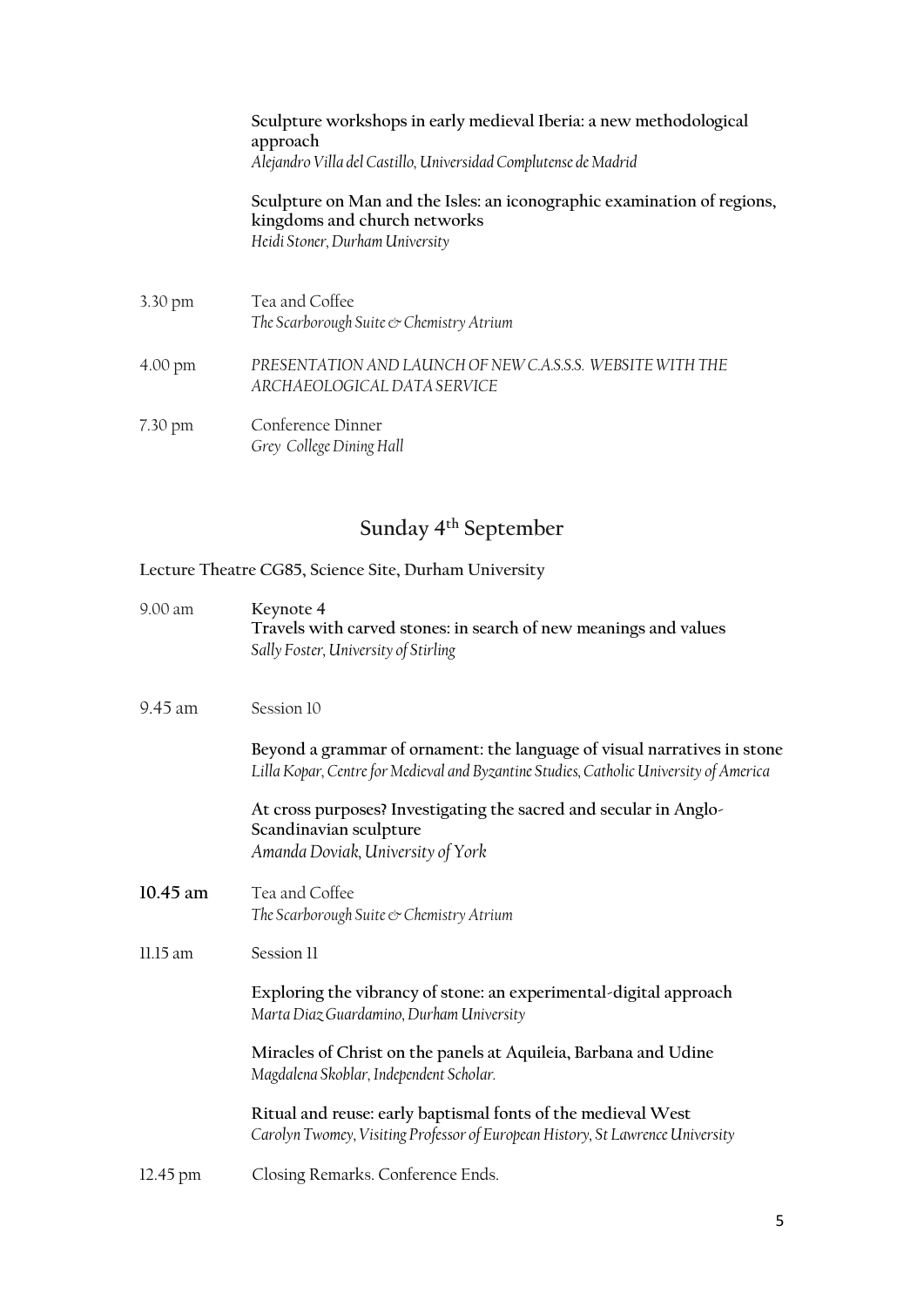## ABSTRACTS IN PROGRAMME ORDER

## **Tales of sculptures and scholarships**

*Jane Hawkes, Department of History of Art, University of York*

The study of Anglo-Saxon sculpture occupies a somewhat unique position in relation to that of the early medieval material elsewhere in Britain, Ireland and the European continent. While these all share a long history of antiquarian enquiry, the Anglo-Saxon carvings entered the academic arena nearly150 years ago, with George Forrest Browne taking them as his subject for the annual Disney Lectures in art and archaeology in the archaeology department at the University of Cambridge in the 1880s. This paper will explore the divergent trends in the scholarly explorations that have since been undertaken, which have encompassed enquiries into aspects of the sculptures as divergent as archaeological and art-historical typologies, linguistic epigraphy, inter-textuality, geology and spoliation, chemical analysis, literary enquiries of vernacular and Latin texts of ecclesiastical and secular prose and poetry, iconology (or a variant thereof), in search of symbolic significances of the figural and nonfigural carvings, and perhaps most recently phenomenological approaches. Most of these will be addressed during the course of the conference; here, tasters and contexts will be offered.

## **Acca's Cross at Hexham**

## *Richard Bailey, Newcastle*

The so-called 'Acca's cross' at Hexham occupied a pivotal position in the scholarly chronologies of Northumbrian sculpture which were developed in the first half of the twentieth century. Subsequent scepticism, indeed rejection, of its association with Bishop Acca (d. c.740) resulted in its more recent academic neglect. Yet the details and function of its apparent credal inscription, the continental links of its ornament and its decorative links to metalwork suggest that it merits further examination.

## **Cross-slab to high-cross: understanding the early medieval sculptural remains at Carndonagh, County Donegal, Ireland**

## *Megan Henvey, University of York*

It has long been said that Ireland's free-standing high crosses developed in form from earlier stone-incised monuments. As such, the Crucifixion-incised, cruciform cross-slab at Carndonagh has been adjudged an early example of the monument type, produced mid- 'burst'. Influenced by the thorough multi-disciplinary methodological approach of the Corpus of Anglo-Saxon Stone Sculpture project, this paper explores the historical, iconographic and theological contexts of the Carndonagh Cross, alongside new geological evidence. This approach will demonstrate the broad geographic sphere of influence – encompassing regions in Northern Britain – within which the early medieval community at Carndonagh existed. Furthermore, the geological evidence prompts a reconsideration of the rationale for the dating of the monument; the ramifications of which, for our understanding of the development of the form of the high cross both in Ireland and further afield in Britain, will be set out.

## **Rocks, pebbles and mountains: meta-imagery at Monasterboice, Ireland**

## *Heather Pulliam, University of Edinburgh*

In Numbers 20:9, Moses strikes a rock twice, producing water in the desert. According to Peter Harbison, the scene is depicted on only three of the Irish high crosses, two of which the Tall Cross and Muiredach's Cross—are located at Monasterboice. While questioning Harbison's interpretation of the Tall Cross panel, this paper focuses on the lithic imagery of pebbles, rocks, and mountains on both crosses. Did the decoration of the two crosses 'speak' to one another? Is this one iconographic program or two? This paper delineates the highly sophisticated way the monuments incorporated the crosses' material, scale, form and nature (as a graven image) into their iconographic programs, breaking the 'fourth wall' between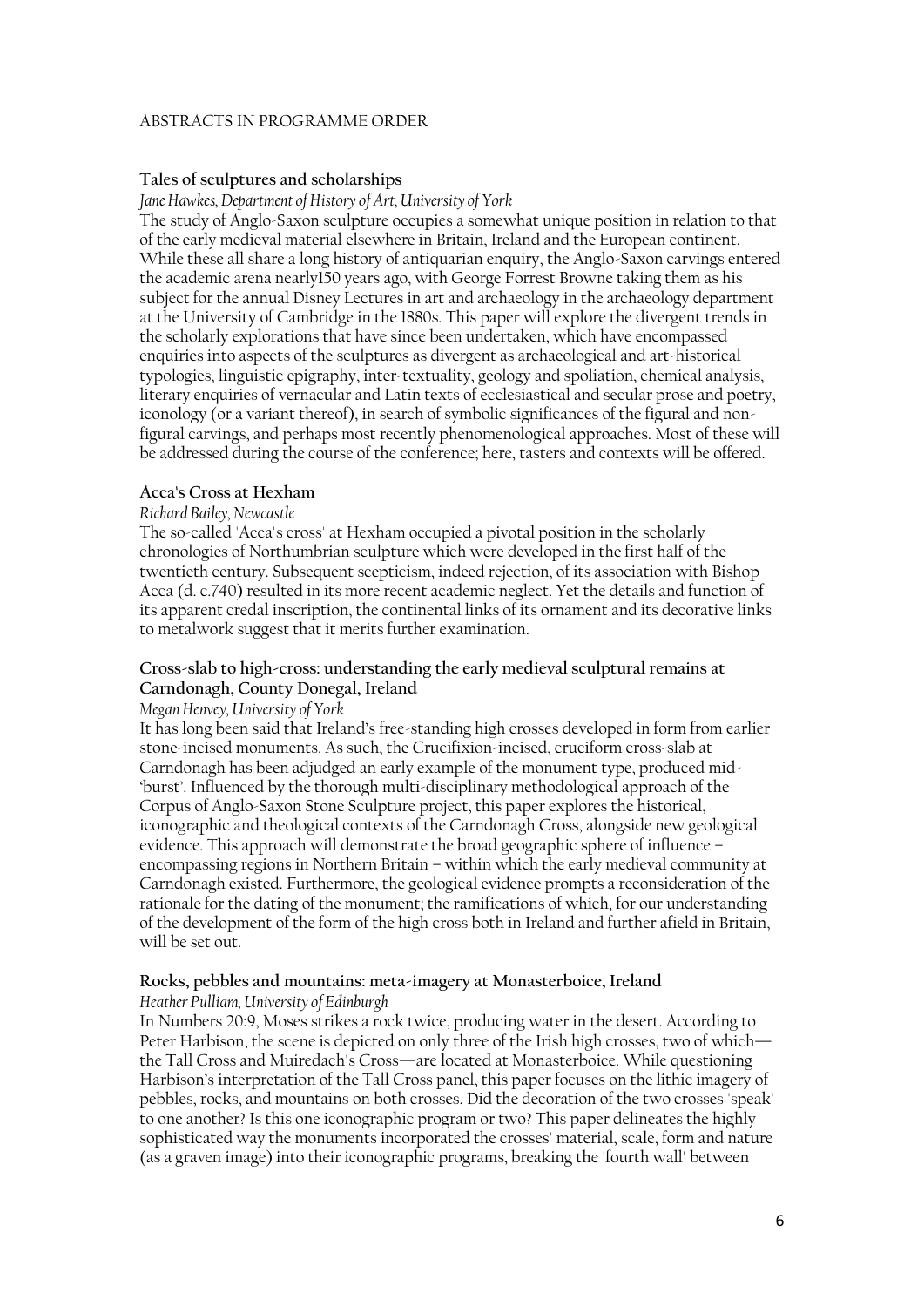spectator and representation. In so doing, it demonstrates how themes of ascent and descent proclaim Christ's cross as an axis between heaven and hell.

## **The St Andrews Sarcophagus: the tomb for Onuist, an anointed Pictish king?**  *Jane Geddes, University of Aberdeen*

The consecration of Pepin III in 751 by his bishops at Soissons marked a turning point in the evolution of European kingship. Harking back to Old Testament ritual, it set up a bond of mutual obligations between the king and the church, whereby each party hoped to gain additional legitimacy and support. Pepin's ceremony was followed by his descendants and other rulers, mentioned in documentary sources but not for Pictland. A close iconographic reading of the St Andrews Sarcophagus, which features David as hero, suggests it was carved for an anointed Pictish king; a political innovation demanding a unique commemoration. The visual evidence is supported by Psalm 44 and early Frankish inauguration liturgies. These texts bind the same biblical sources to the occasion, in word rather than sculpture. Clues begin with the prominent sword on David's thigh, which Augustine explains represents making a solemn vow, an image which even relates to the playful thigh-touching cats.

## **Of life and death: sculpture and identity in early medieval Venice, 8th–10th century** *Sauro Gelichi, Yuri A. Marano, Martina Secci, Ca' Foscari University of Venice*

The production of stone artefacts played a central role in the self-representation strategies of the early Venetian elites: sarcophagi and well-heads are some of the most distinctive features of material culture evidence of eight-to-tenth century Venice. Often re-carved from lateantique chests, these sarcophagi were inspired to the sarcophagi used for the burial of the archbishops of Ravenna in the late 8th and 9th centuries, and should be placed on the background of an "Italo-Byzantine" tradition. Well-heads, which share with sarcophagi the same style and decorative repertoire, accomplished both a practical and ostentatious function: they allowed the drawing of water, a rare and precious resource in Venice, and decorated private and public buildings. Sarcophagi and well-heads attest to the attempt of a communal identity which found expression both in the funerary sphere and in everyday life. The paper examines the economic, organizational, and cultural aspects of early Medieval Venetian sculptural production.

## **The early middle ages: decorated stone sarcophagi in Poitou, France**

*Anne Flammin, CNRS, UMR 5138 Archéologie et Archéométrie, Daniel Morleghem, UMR 7324 Citeres-LAT, Guillaume Rougé, UMR 5607 Ausonius*

If the stone sarcophagi of the Frankish Gaul are for the most part devoid of ornamentation, several regional "schools" shared part of the territory. In Poitou, almost a third of the 2,000 or so lids listed are decorated with three crosswise strips. They were crafted in several quarrying districts located in or around the distribution area of this type, whereas their decoration has been made mainly on the funerary site. This motif results from the simplification and flattening of the acroters in the 5th and in the first half of the 6th century; this double process continued until they are, in the 8th century, just suggested by a incision. This region also retains a small group of sarcophagi with a richer decor whose iconographic and symbolic study has made it possible to demonstrate their dependence on models of the art of late Antiquity. By analysing technological and iconographic questions, we will try to understand how this production was born and developed in Poitou, and to define its place in the broader context of funerary art in Gaul and in Europe.

## **The Virgin with the Book at Breedon-on-the-Hill, Leicestershire** *Francesca Dell'Acqua, Università degli studi di Salerno*

Immured in the Priory Church of St Mary and St Hardulph at Breedon-on-the-Hill (Leicestershire) with other sculpted reliefs of the Anglo-Saxon and Norman periods, is a stone relief with a half-length representation of the Virgin Mary holding a book in her left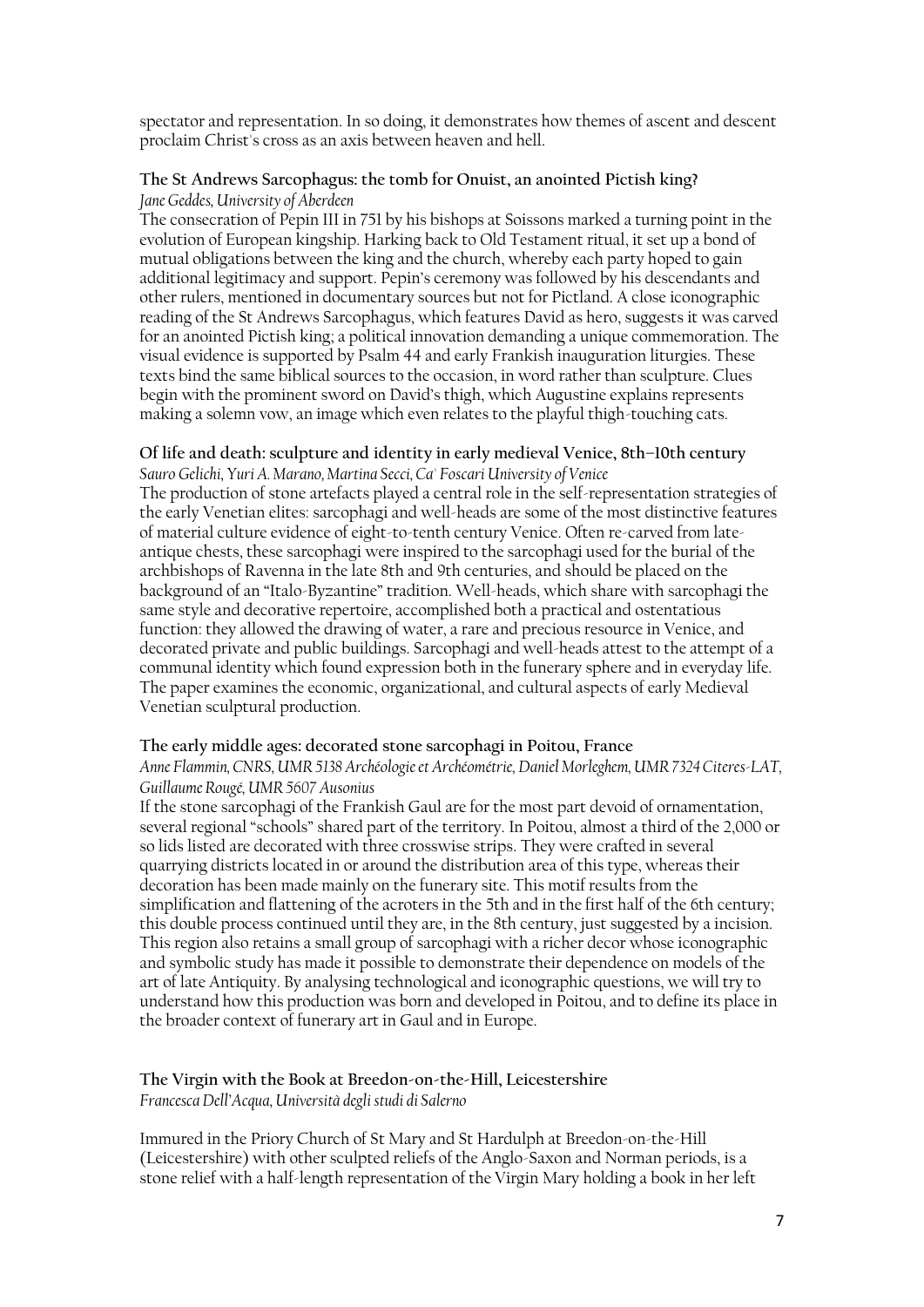hand, while she points at it with her right hand. In the Christian thought, the book can be a manifestation of Jesus Christ, the Incarnate Logos or 'word of God' (cf. John 1, 1), descended on earth through Mary for the dispensation of humankind. Thus, she seems to invite the beholder to look at the book as means of Salvation. The book can also be seen as the manifestation of doctrine. Its significance in association with Mary needs to be clarified. In fact, the book is a very unusual feature in Mary's hand. In the conventional Byzantine halflength representation of the Virgin known as *Hodegetria* ('She who shows the Way'), she holds Christ Child in one arm while pointing at him, the Saviour, with the other hand. The book at Breedon takes the place of the Child. However, the *Hodegetria* type is not attested before the tenth century. Therefore, is the relief in Breedon a variation of the *Hodegetria* and as such needs to be dated to after the tenth century? Or is it an Anglo-Saxon rendition of a lost eastern model? Or is it an exceptional invention of Anglo-Saxon England? What does the history of its present location suggest?

## **Icons in stone: image, worship and controversy in early medieval England, c. 700–850** *Teresa Porciani, University of Leicester*

The image controversy that arose in Byzantium (VIII s.) had already reached England by the time of Bede, and pre-eminent scholars, like Alcuin, later took part in this debate. The reception and participation in the dispute had an impact on art, which is evident in figural stone sculpture preserved across England. This paper explores this material, focussing on sculptures with 'icon-like' features, to demonstrate the awareness of the religious and political implications of iconoclasm in early medieval England. The veiled Virgin in Breedonon-the-Hill (Leicestershire) is a familiar example of awareness of Byzantine and Roman iconographies (e.g. the 'Ecclesiae' in Santa Sabina), but it may also provide evidence of the veneration of images at a time when figural art was a controversial topic. The style and iconography of similar sculptures, together with Continental comparative material, will be examined to illustrate early English understanding of icons and iconoclasm before 850.

## **Having the dead in hand: inscription, movement and display in early medieval Northumbria**

## *Jill Hamilton Clements, University of Alabama at Birmingham*

This paper comes from my current research on the approximately three dozen extant Northumbrian name-stones, which were long understood as having the fixed function of grave markers. My work explores new schemata for their display and use, particularly their portability as votive objects, and draws connections to roughly contemporary examples from other early medieval European contexts (including Clonmacnoise, Inis Cealtra, and Visigothic Ronda). The Northumbrian name-stones' mobility—perhaps being moved and displayed for particular services for the dead and post-mortem prayer—has significant implications for our understanding of the role of memorial writing in these religious communities. By considering how the name-stones' physical size and weight affect how they could be carried, displayed, and read, this project seeks to better understand the dynamic interactions of smaller stone objects with the eyes and hands of living readers.

## **"Living in a material world": considering a phenomenology of ornament in early medieval stone sculpture.**

## *Meg Boulton, University of Edinburgh*

The study of early medieval sculpture entails occupying an in-between space, identifying forms and figures that operate in and between the tangible and intangible worlds, decoding a series of complex sculpted motifs. This condition of inbetween is replicated conceptually, visually, and spatially, through both centralised and marginalised iconographic programmes. These carved monuments are intimately linked to spaces at once part of and set apart from the world, placed in the role of peripheral witnesses to scriptural narratives, in a manner that manipulates time and space for viewers. This paper considers a series of sculpted monuments and fragments from early medieval England, including those from Easby, Northallerton and Lindisfarne. Using these, it considers the role and nature of carved stone in constructing and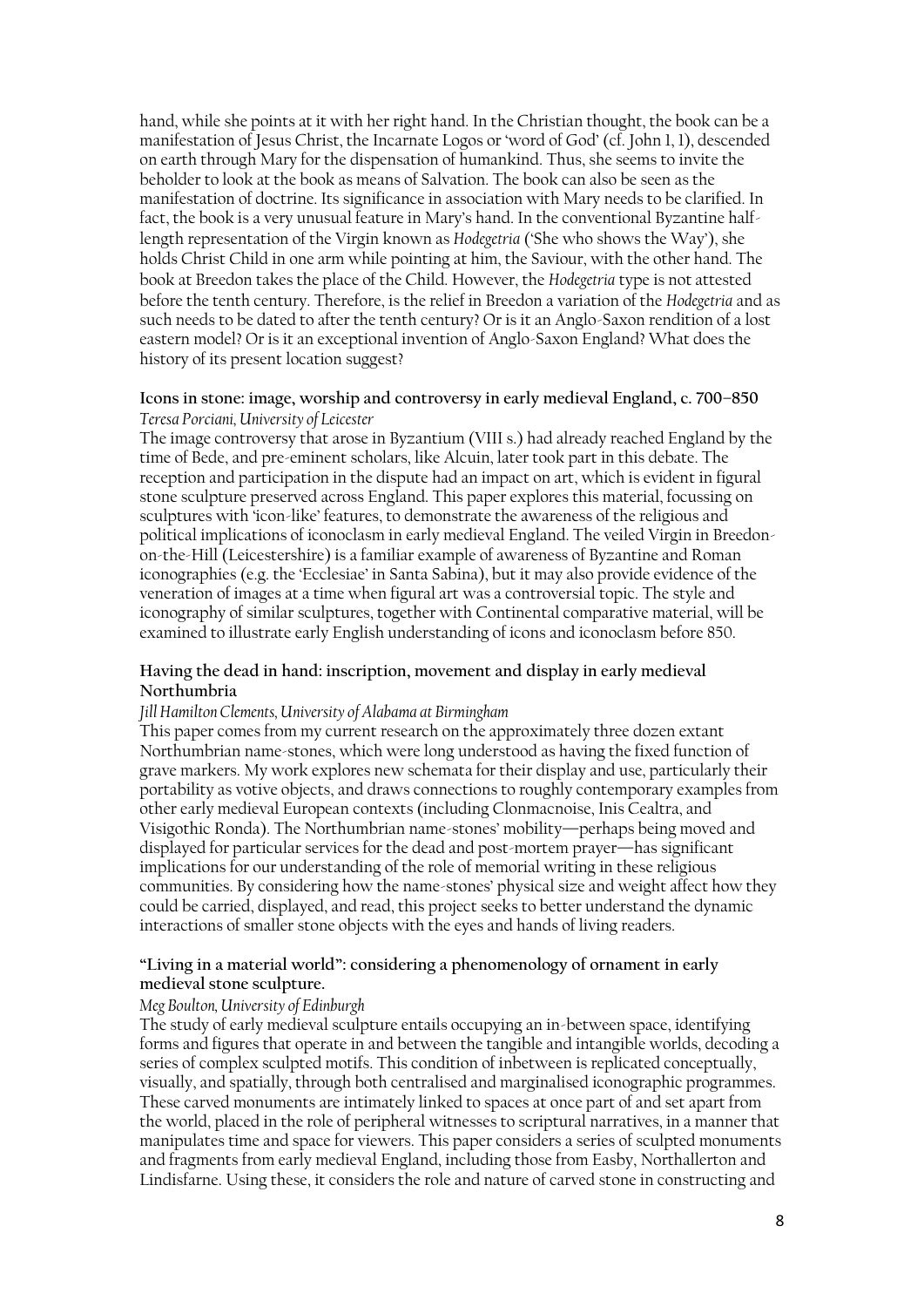witnessing Christian scenes and stories across space and time, both as they are placed in these visual narratives, and as they emplace and  $\bar{d}$  (dis)embody viewers.

## **The production and distribution of early medieval stone sculpture in south-east Ireland: variations in the expression of ecclesiastical power, identity, and commemorative practices**

## *Kate Colbert, Department of Archaeology, University College Cork*

South-east Ireland has a rich and varied sculpture tradition, reflecting both the presence of a well-educated Christian elite, as well as the continuum of artistic exchange that existed between Ireland, Britain, and the wider early medieval world. However, there is a striking disparity between the distribution of early medieval sculpture in the region and the importance of the ecclesiastical sites at which they are found. Such lacunae are significant, as they do not fit with patterns seen at many major sites elsewhere, in which sculpture plays a key role in expressing hierarchies of power. While undoubtedly important, the patronage of powerful elites was not the primary factor driving the production of stone sculpture in this region. Using a combination of historical sources and archaeological evidence, this paper examines why some sites invested in sculpture while others did not, why sculpture was produced at certain times during the life of a site and not others, and what the stone sculptures of south-east Ireland can tell us about the priorities and socio-political identities of their communities.

## **Considering the Govan School and its neighbours through a digital lens**

## *Megan Kasten, University of Glasgow*

The Govan School refers to a group of art-historically similar carved stones that attest to the prominence of the kingdom of Strathclyde. As demonstrated in my PhD thesis, increasingly accessible digital imaging methods, like photogrammetry, are flexible research tools that have a great deal to contribute to the study of early medieval sculpture. They facilitate easier comparison between stone monuments 'side-by-side,' scaled in digital space, and more direct comparison of their decorative elements (especially the form of crosses and their proportions). This approach has already highlighted intriguing similarities in the design of the recumbent cross-slabs from Govan and Inchinnan, but it has further potential if the other monument types from the wider Strathclyde region are also considered. This paper will use 3D models of monuments from Glasgow, the isle of Bute, and surrounding regions to better understand the similarities and differences in how these carvers approached their craft.

## **Crossing Britain: the transnational high cross, AD 700-1100**

## *Christina Cowart Smith, Durham University*

The high cross—a monumental, free-standing, cruciform stone sculpture—is a phenomenon unique to Britain and Ireland in the early medieval period. Though transnational in their distribution and development, high crosses have rarely been studied as a cross-border form owing to a range of historiographical reasons. To this end, this paper examines a selection of high crosses from across Wales, Scotland, and England to illuminate both the varied forms which high crosses took across early medieval Britain, as well as the diverse communities that commissioned, made, used, and re-used these sculptures. Of particular interest are the relatively small percentage of British high cross fragments actually found within primary archaeological contexts, and what these pieces reveal about the original function of the sculpture type across time and space. Moreover, the paper focuses most of its attention on non-figural examples, given that the overwhelming majority of extant high cross fragments in Britain are non-representational—that is, without human, anthropomorphic, or animal iconography. In all, through its transnational lens and multidisciplinary methodology, this project reflects the broad-sweeping, cross-border analytical work that can and indeed *must*  now be pursued with the completion of *The Corpus of Anglo-Saxon Stone Sculpture.*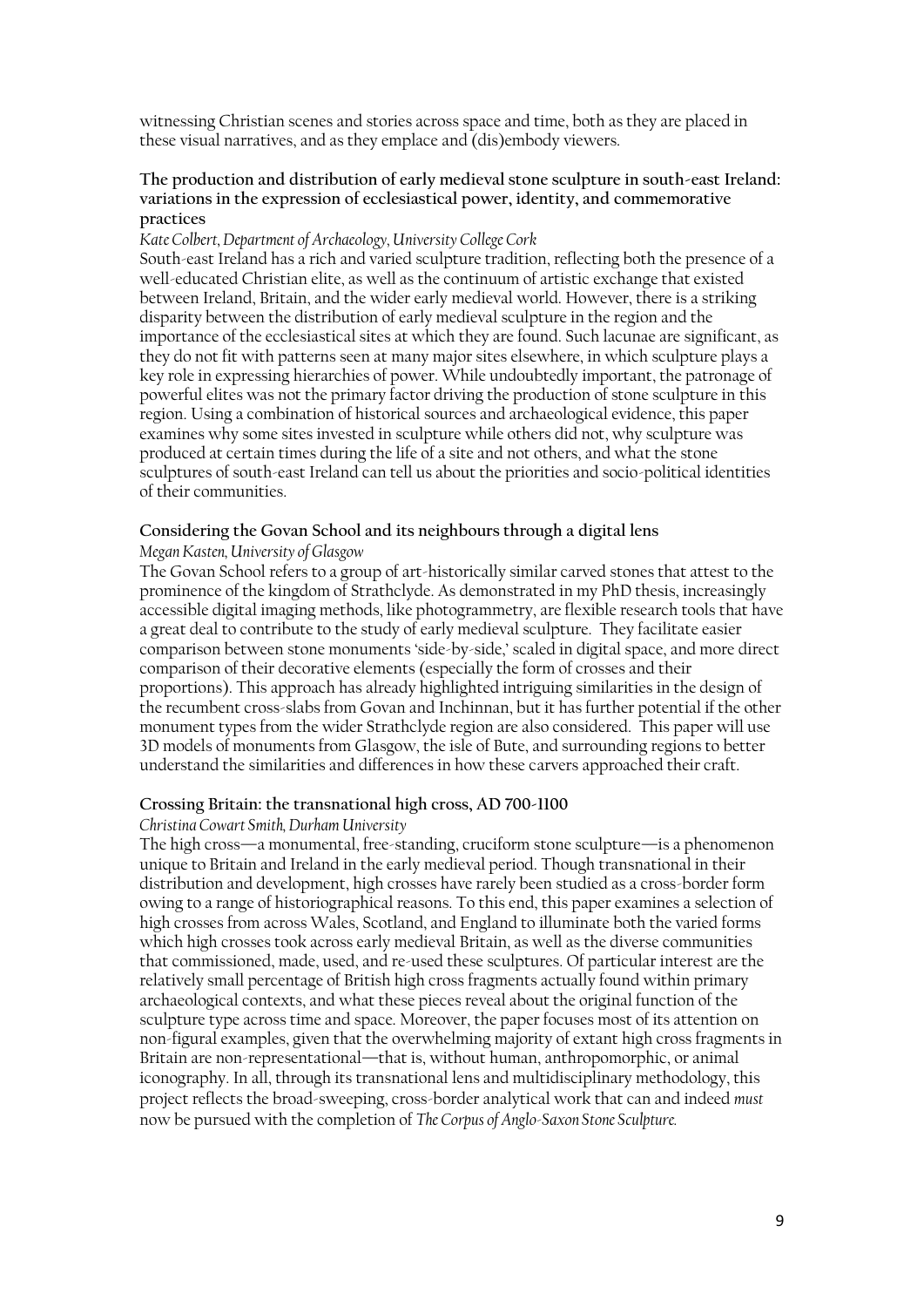## **Carved stone monuments as political actors in early medieval Britain**  *Martin Carver, University of York*

There were great differences between the stone monuments erected in England, Scotland and Wales over the period 400–1100 CE, differences in their numbers, their size, form and locations and consequently in their message and meaning. What prompted such diversity, and such change through time? This talk investigates the way that stone monuments were deployed to mark landscape, signal belief and link agendas in Britain over seven centuries. Large or small, the monuments not only defined territories, routes or sacred places, but proclaimed the changing political affiliations of the different regions. In this sense, stone sculpture writes history. Any profit in this research is owed to the volumes of the *Corpus of Anglo-Saxon Stone Sculpture*, the *Corpus for Wales*, the Hendersons' *Art of the Picts*, Ian Fisher's review of the *West Highlands and Islands*, the work of Katherine Forsyth, and numerous other studies all bound by the golden thread of Rosemary Cramp's inspiration.

## **Rune stones, picture stones, and other erected stones in Scandinavia c. AD 200–1100**  *Anders Andrén, Stockholm University*

Scandinavia is famous for its many rune stones and picture stones from the third to the early twelfth centuries. These carved monuments, however, seem to be only the tip of the iceberg, with many more uncarved erected stones from the same period. In this paper, I will give a general overview of the complex interplay between carved and uncarved monuments, regarding issues such as space, memory and gender.

## **Crafting Christian landscapes: carved stones and sacred places in early medieval northwestern Europe**

## *Anouk Busset, University of Glasgow*

Carved stones are a prominent part for the Christianisation process. They embody and express the Christian identity chosen by elites and convey power in the landscape. These monuments were used within memorial practices, and symbolised the sacred for the people through the landscapes they experienced, inhabited, traversed, and assembled throughout their lives. This presentation will focus on the theme of movement and examine how stone monuments create nodal points in liturgical landscapes during the early medieval period. Through case studies from Scotland, Sweden and Brittany, this comparative analysis centres on the transformative essence of carved stones, through their inscriptions and imagery, and their situation in the geographical landscape. Carved stones located alongside routeways participated in the creation of sacred movement experienced by their audience. While carved or inscribed stones delineated the wider journey, they also formed nodal points throughout the sacred paths to focalise devotional practices.

## **Identity beyond empire: Pictish symbols on carved stones**

*Gordon Noble, University of Aberdeen, and Martin Goldberg, National Museum of Scotland* Abstract TBC

## **Naming, forgetting, remembering, imagining: the namescape of Iona's stone sculpture** *Katherine Forsyth, University of Glasgow*

More early medieval carved stone monuments survive on Iona than anywhere else in Britain. The island is blessed, not only in the quality and quantity of these archaeological remains, but also in the richness and chronological depth of surviving texts about them. References to stone monuments start in Adomnán's 7th century hagiography of Columba, continue via later medieval and early modern texts, to the antiquarian writings of travellers from the 18th century onwards, and to modern archaeological scholarship. Iona thus presents a uniquely detailed body of material with which to explore dynamic practices of naming carved stone monuments and naming places with reference to sculptured stones, in Latin, Gaelic, and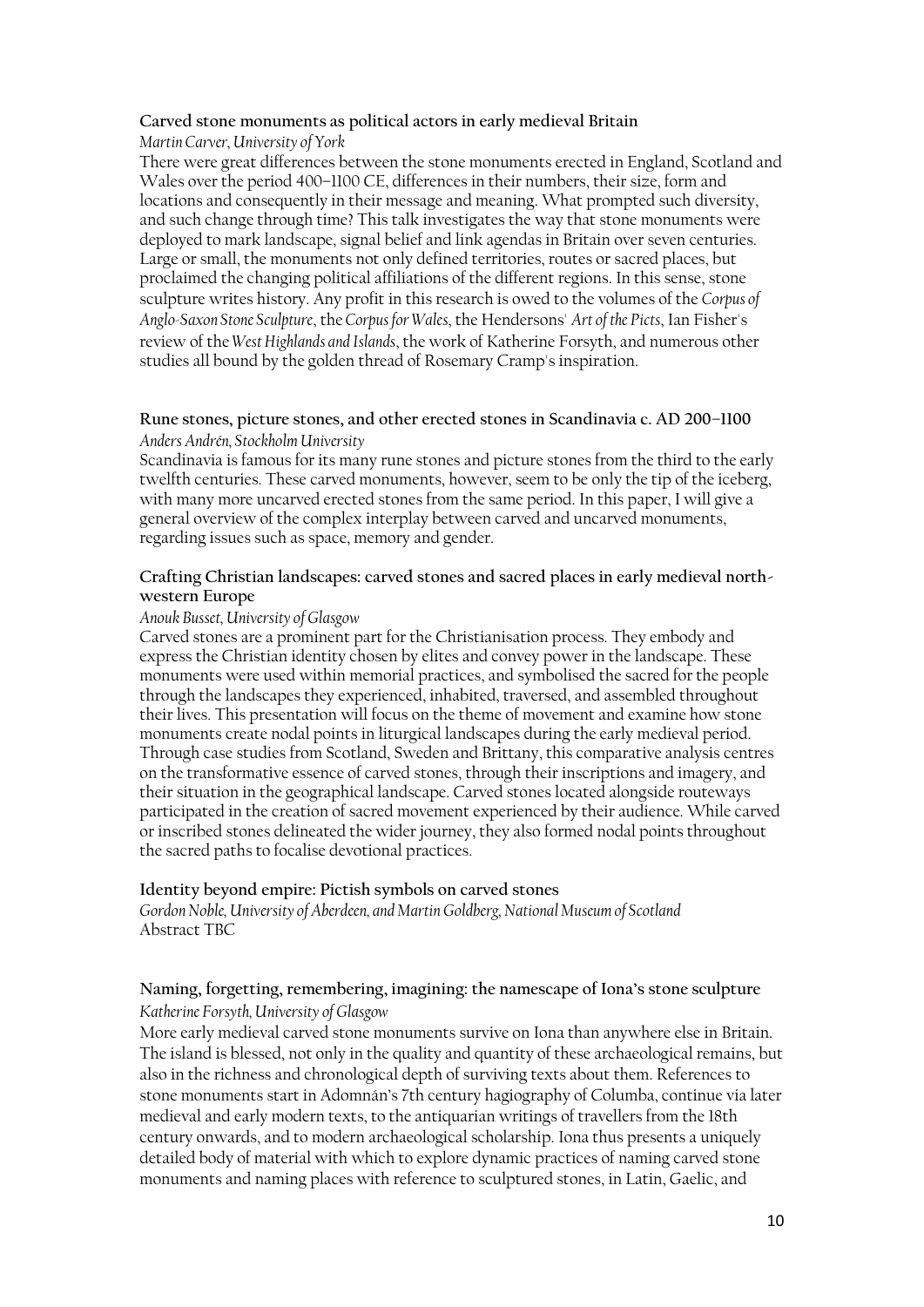English: e.g. St Columba's Pillow, St Oran's Cross, *Lapis Echodi* 'Eochaid's stone', *Crois Mhairtin '*(St) Martin's Cross', *Na Crossan Mòr* 'The great crosses, *Clach bràth* 'the stone of Judgement', The Cradle of the North Wind, *Uamh a' Chroisein* 'Cave of the little cross', The Black Stones.

Such names throw fresh light on various issues including object biography, collective memory, and place-making. Care is needed, however, in using this resource as not all monument names are ancient or authoritative. Names are human artefacts. Often fragile (especially, as here, in multilingual contexts), they need careful curation. They are coined, passed on, forgotten, preserved or erased as a result of human action. Scholars have a responsibility to face up to their role in these processes. The paper reports on the author's research as part of the University of Glasgow's AHRC-funded research project*Iona's Namescape: Place-Names and their Dynamics in Iona and its Environs*

## **Why include an inscription on an Anglo-Saxon sculptured stone monument?**

*Elisabeth Okasha, University College Cork*

Perhaps surprisingly, only a relatively small proportion, around 10%, of the carved monuments and architectural stones included in the *Corpus* volumes are inscribed. Why would one inscribe a sculptured monument or a piece of architecture? Some reasons are clear: a memorial or gravestone is clearly more useful if it gives the name of the deceased (for example the series of name-stones from Hartlepool and Lindisfarne). There are other reasons which may include: to explicate the sculpture (Ruthwell non-runic texts); to add a further level of understanding (Potterne font); to advertise the sculptor's skill (Alnmouth cross) or the benefactor's generosity (Kirkdale); to give information about the church's dedication (Jarrow, Kirkdale); to display literacy (many examples). One common factor may be the culturally important wish of people to be remembered and prayed for by future generations. So why are not more of the Anglo-Saxon sculptured and architectural stones inscribed?

## **Northumbrian lapidary inscriptions and the Vikings**

## *David N. Parsons, University of Aberystwyth*

This paper will briefly describe the corpus of Anglo-Saxon inscriptions in stone, drawing particular attention to a clear division into two periods. Before *c*. 900 practically all of the surviving texts belong to the territory of pre-Viking Northumbria, and nearly all fall into some well-defined types. In the tenth and eleventh centuries the tradition underwent a marked change in terms of both content and geographical distribution. It seems natural to suspect that the demise of the earlier Northumbrian tradition can be attributed to the Scandinavian conquests and settlements of northern and eastern England. The aim of this paper is to examine several matters touching on the hypothesis. It will look at the significance of (i) a number of ninth- or early tenth-century inscriptions and inscribed stones that have been thought to show Scandinavian linguistic and stylistic influence, and (ii) a handful of inscriptions which seem to continue the Northumbrian tradition rather later than most – these chronological exceptions prove to have a very interesting distribution. Finally, on a related theme, some consideration will also be given to the question of how far contact with pre-existing Northumbrian traditions may have had an influence on Scandinavian Viking-Age epigraphy.

## **Stone sculpture in a wooden world**

## *John Blair, The Queen's Colllege, Oxford*

For obvious physical reasons, large-scale sculptural works that survive from Anglo-Saxon England are all made of stone. It is unlikely that this reflects the contemporary reality; in fact, there must be a strong presumption that much if not most sculpture was wooden. Except in a few very exceptional (mainly ecclesiastical) contexts, the early medieval English inhabited a transitory environment in which buildings were constructed of timber and embellished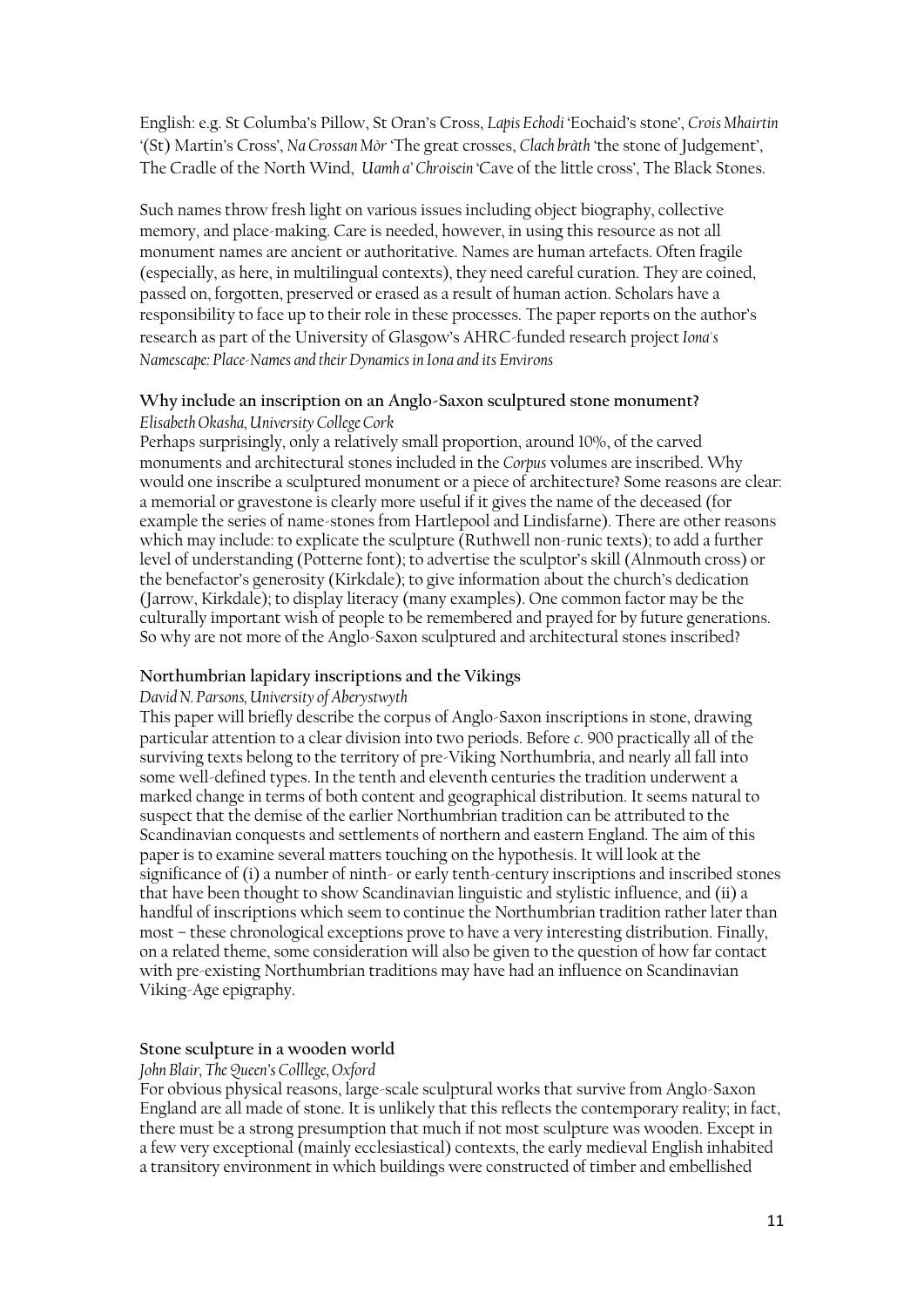with textile. Timber was the material that came naturally to hand, both for monuments and for domestic embellishments; the unique survival of St Cuthbert's coffin attests to a tradition of incising on wooden planks, also suggested indirectly by a group of two-dimensional grave monuments. But wooden carvings, like wooden buildings, had virtually no chance of surviving except in waterlogged deposits that (beside two or three commercial and industrial urban contexts) rarely occur in England.

This paper will suggest some approaches to comprehending the lost tradition of monumental and decorative carvings, within which the stone monuments that we still have today may have been exotic and exceptional. One avenue is through excavation of ritual sites both Christian and pre-Christian, despite the severe limits on what can be inferred from postholes. Another is through skeuomorphs: for instance fonts copying the forms of tubs; the jointing systems of corner-post shrines and some Irish high crosses; and the likelihood that some stereotyped series of grave monuments followed wooden prototypes. The question needs to be asked whether the ornamental repertoire of stone sculpture was distinctive to it, or just one manifestation of more widespread decorative modes that are otherwise lost. We cannot recover what no longer exists, but we can perhaps get some way towards envisaging the broader cultural contexts of what does exist.

## **Delving and distributing: where does the stone come from?**

*Paul Everson, University of Keele, and David Stocker, University of Leeds*

The paper looks at the different sources of the raw material for pre-Conquest stone sculpture. It notes that the sculptures themselves offer good evidence that systematic quarrying came late in the period. Detailed studies reveal the importance of Roman *spolia* as a source, especially earlier in the period, and raise a question about the extent of contemporary winning of new stone. In some parts of the country, quarry sources – properly quarry zones – developed and produced readily-identifiable standard products in considerable numbers. A complete national Corpus, uniform in its scope across the country, allows an appreciation of regions where those developments boomed and where they did not. It also affords a respectable insight into the routes and means of distribution.

## **Life in stone**

## *Catherine E. Karkov, University of Leeds*

Between the late eighth and the tenth century a change in the approach to stone as a sculptural material is evident particularly across the North of England. Early medieval English sculptors recognised stone as a living material early on, as is evident from the vinescrolls at Ruthwell and Bewcastle which appear to grow from roots buried in the earth; at some point in the late eight or early ninth century a change takes place in which stone is represented as having a generative ability of its own as, for example, on cross-shafts at Leeds, Ilkley, and Dearham. The same period sees the development of monuments in which figures inhabit spaces that seem to be concealed within the stone rather than niche-like panels carved out of it (Heysham 1 is one example, hogbacks provide others). This paper examines these changes in the context of the increasing visibility of the hands of the sculptors as well as the increasing presence of scenes of human rather than divine judgment discussed recently by Luke Fidler.

## **Pictish naturalism?**

## *Luke A. Fidler, Department of Art History, University of Chicago*

In 2004, George and Isabel Henderson polemically re-described Pictish symbols, arguing that Pictish sculptors selectively combined 'fantastic' and 'naturalistic' strategies to render figures on monumental carved stones and cross slabs. This approach, meant as a kind of *apologia* for art historical reading, advanced the conversation but presumed straightforward definitions of fantasy and naturalism. Carefully re-reading their arguments in *The Art of the Picts*, this paper tries to work out what a properly historicized 'Pictish naturalism' might comprise; did sculptors work with such a concept, either in theory or practice? Did 'naturalism' look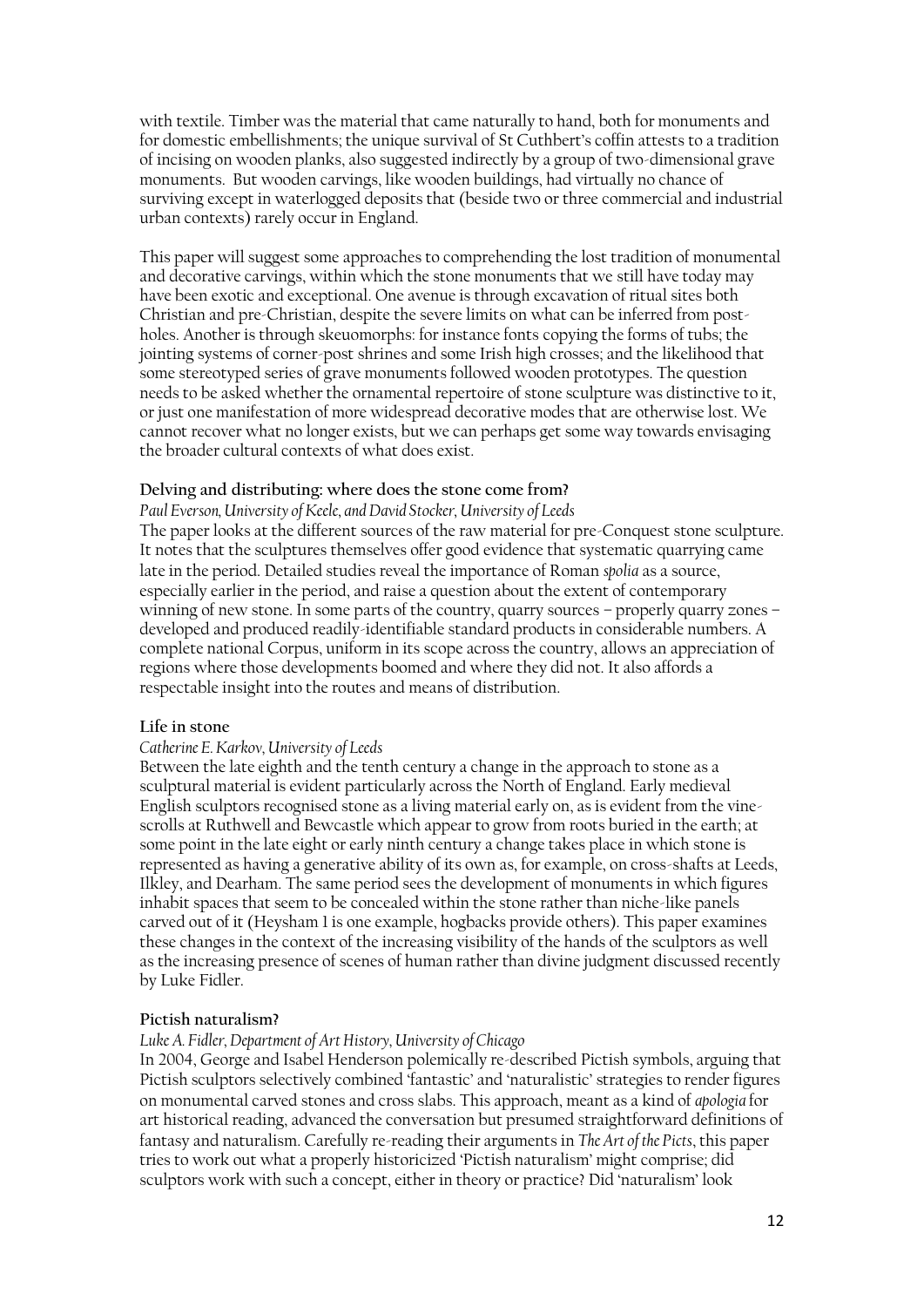different for Pictish artists and beholders than for (say) early-medieval Lombards or Merovingians? Noting that art historians have recently theorized medieval naturalisms more generally, and drawing on arguments about depiction made by Whitney Davis and Richard Wollheim, I examine a pair of eighth-century cross slabs from Angus in order to give an account of the art of Pictish observation.

## **Words and no pictures: design and influence in early inscribed stones in Britain and Ireland**

## *David Petts, Durham University*

The earliest strata of post-Roman stone sculpture in Britain and Ireland consist of a simple stone inscriptions in Latin and Ogham. Unlike later stone monuments from these regions, these earlier stones have a minimum of additional decoration or design elements beyond the text itself. As a result, study of such stones has primarily focused on the value of the inscriptions for insights into language, social structure and palaeography. Such work has shown that the Latin stones in particular are clearly part of a wider Late Antique tradition of funerary inscriptions present throughout the Western Roman Empire and beyond. However, whilst these Insular stones may have clear epigraphic similarities with this wider corpus of monuments, they have largely not drawn on the accompanying design elements that are found on the Continental inscriptions, such as crosses, alpha/omega and confronted birds, as well as a range of other imagery. This paper explores the tensions between epigraphic similarity and visual difference between the Insular and Continental traditions and considers what this might mean in terms of patterns of influence and relationships between British and Continental Christianity in the 5th/6th centuries AD.

## **Place, space and monumentality in early medieval Wales**

## *Nancy Edwards, Bangor University*

In Wales during the eighth to tenth centuries there was a hierarchy of sites with Christian carved stones, ranging from major monasteries to community cemeteries. Large crosses, such as those at Nevern and Merthyr Mawr, were public monuments and rarely survive *in situ*, but inscriptions and other evidence allow us to reconstruct their locations within the wider sacred space of the cemetery, or recording ownership of church land. Cross-carved stones were, however, primarily burial monuments marking graves or, in some cases, placed within them, hidden from view. They range from the sophisticated inscribed monuments recalling the Crucifixion, the Last Judgement and the concept of eternity at St Davids carved by professional sculptors, to the simplest of memorials expressing the Christian beliefs and aspirations of grieving families as at St Patrick's Chapel nearby. Using examples, including new discoveries from well-dated archaeological contexts, this paper will examine the relationship between location, monumentality and expressions of belief

## **Lords of the dance: materialising sacral leadership in early medieval Scotland**

*Mark A Hall, Collections Officer, Perth Museum & Art Gallery, Perth*

This contribution will focus on two case studies of stone sculpture: the single monolith from Tulloch and the Forteviot corpus (currently suggested to comprise the remains of five freestanding crosses and cross-slabs, including the Cross of Constantine [formerly the Dupplin Cross] and the Gask slab) to explore tangible and intangible aspects of 'kingship' across the fifth and ninth centuries within Pictland. The limits of the evidence encourages journeys beyond Pictland into the contemporary kingdoms of Europe, particularly for the earlier episode, and a range of parallel archaeological evidence for complex social practices, including ritual dance. Emphasis will be laid on how monumentalising authority in and through the landscape was part of a wider rhetoric of performance that blended the tangible and the intangible in a sensory overload of sacralised power-politics.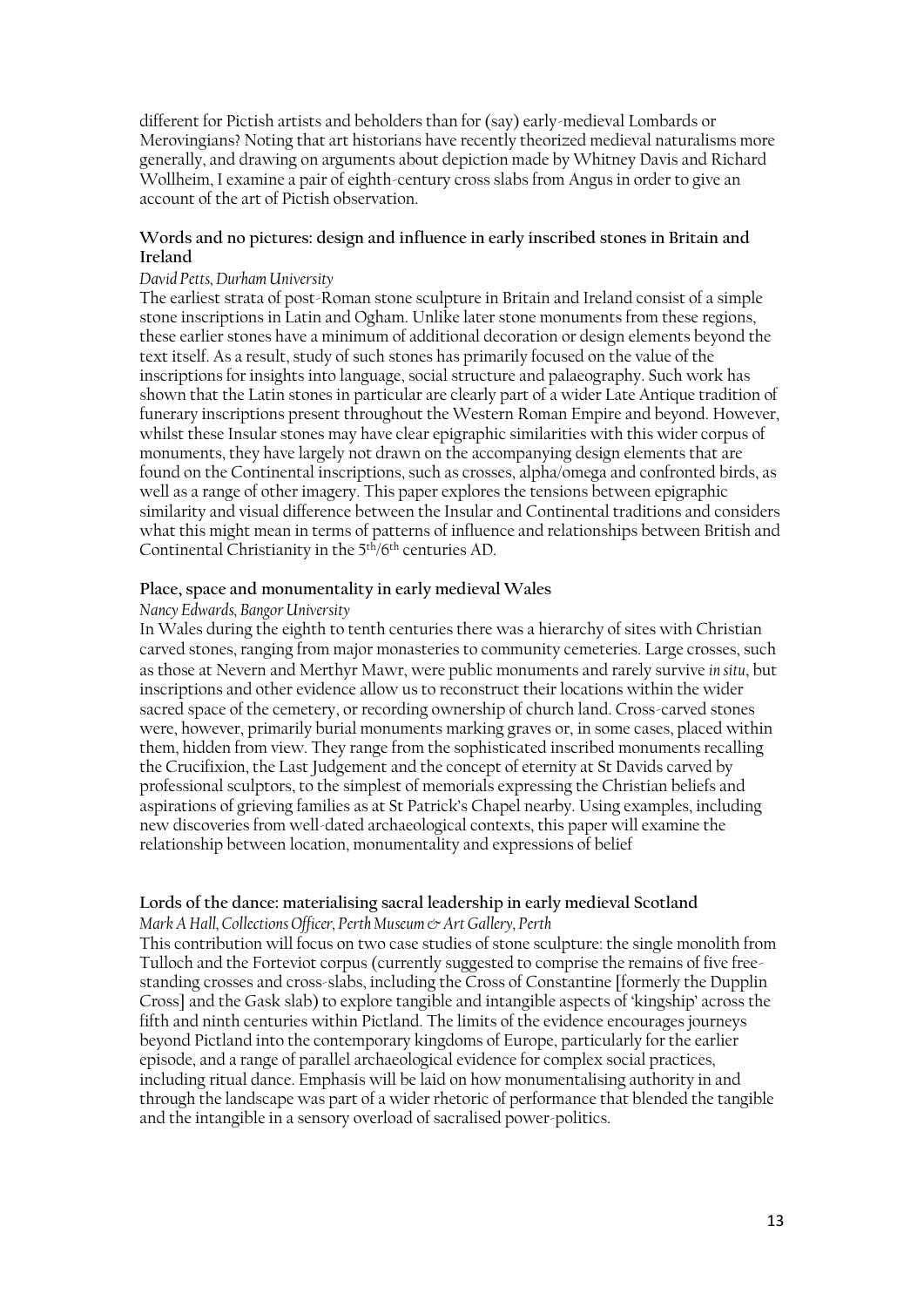## **Monuments and merchants**

*Paul Everson, University of Keele, and David Stocker, University of Leeds*

In the later pre-Conquest period, large collections of stone funerary monuments occur in a limited number of locations. Far from being the signature of senior or 'early' church foundations in the ecclesiastical hierarchy, as was once anticipated, the incidence of such exceptional collections relates to trading sites: to strands – on the coast or on, usually tidal, rivers – where a gently shelving foreshore could be used for beaching boats. Studies of a series of Danelaw towns of eastern and northern England have shown that the burials belong to communities of resident alien merchants, served by their own parish church and operating under royal protection. Integrating the sculptural evidence with archaeological and topographical studies can reveal how such communities contributed permanently to the layout, growth and character of those urban centres; or, in instances where the trading activity failed or was superseded, left a recognisable marker.

## **Sculpture workshops in early medieval Iberia: a new methodological approach**

*Alejandro Villa del Castillo, History of Art PhD, Universidad Complutense de Madrid*  Until recently, both late antique and early medieval sculpture research in Iberia has been carried out within the frame of History of Art, where analysis of isolated pieces and stylistic perspectives have prevailed. Now, we propose a new methodological strategy, based on the study of the sculptural workshop through Archaeology of Architecture and Archeology of Production. Archaeology of Architecture incorporates stratigraphy and typology to the study of the buildings, and it informs us about when the sculptures were placed there. Archeology of Production allows us to analyse how the process was carried out by the workshop. The application of this strategy has provided us an alternative explanatory model that partly solves some contradictions that appeared in the previous one, supported only by stylistic arguments. The group of Mozarabic Leonese churches (10th century), where a great part of its sculpture is still preserved, represents an exemplary laboratory to explain our proposal.

## **Sculpture on Man and the Isles: an iconographic examination of regions, kingdoms and church networks**

## *Heidi Stoner, Durham University*

This paper will seek to outline the place of early medieval Manx sculpture within the context of both in the Irish Sea Region and in the broader Insular traditions. This will be approached by discussing the notion of church building, rebuilding, dedications and the patronage of sculpture around the Irish Sea region, with a particular focus on how Manx sculpture fits into the scholarly narrative of the study of early medieval sculpture. Building on current discussions of church networks, the ecclesiastical sites and sculpture will be examined to demonstrate how they might shed light on a narrative of maintenance and rebuilding in the Viking age. Taking into account a complex understanding of exegetical themes and an active interpretation of the intellectual culture of the church, it will be posited that iconographic programmes of sculpture in the Irish Sea region allows for an examination of the processes of multi-faceted acculturation, which is not a smooth transition from different, to hybrid, to homogenous. This paper will be both an introduction to the variety of sculpture on Man as well as a reflection on its place within the historiography and scholarship.

## **Travels with carved stones: in search of new meanings and values**

## *Sally Foster, University of Stirling*

Travelling with early medieval carved stones for nearly forty years now, my perspectives on the questions we might ask of them, the stories we might tell, and how society might engage with them have changed. Indeed, they have been the lens through which I have interrogated and transformed most of my approaches to questions of authenticity, value, significance, and heritage practices more widely. My talk will reflect critically on what can be learnt from looking at the 'composite cultural biographies' of carved stones and their replicas. I will draw on my Scottish experience of working with the 1,200-plus-year biographies of the Hilton of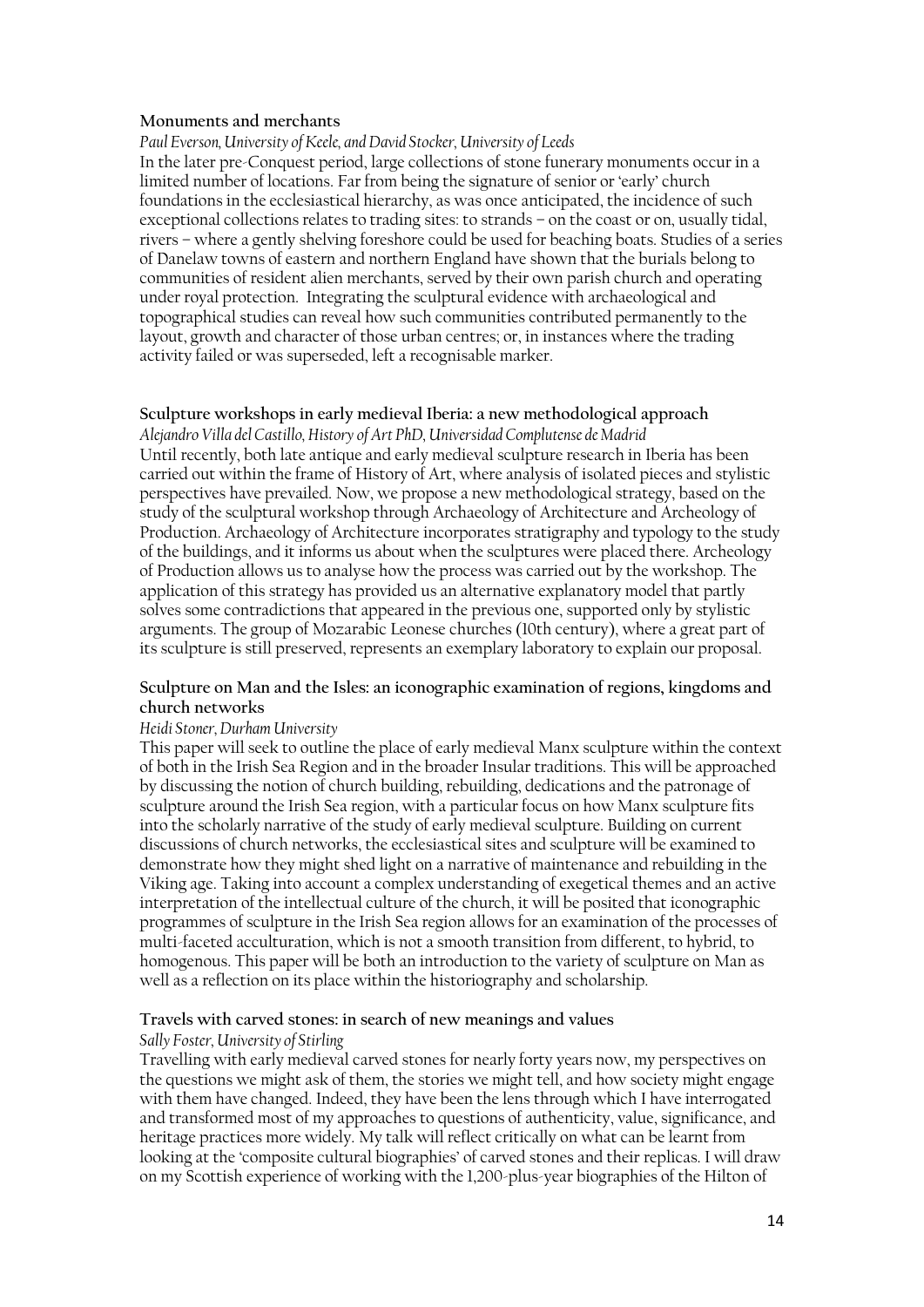Cadboll Pictish cross-slab (published 2008) and more recently the St John's Cross on Iona (published 2020), both interdisciplinary studies undertaken with Professor Siân Jones. Where do corpora of sculpture fit into this picture and what new approaches to early medieval sculpture might we envisage in the future?

## **Beyond a grammar of ornaments: the language of visual narratives in stone**

*Lilla Kopar, Centre for Medieval and Byzantine Studies, Catholic University of America* Narrative images play an important part in the preservation and transmission of stories across space and time. Stone carvings from early medieval northern Europe provide us with a storehouse of visual narratives, some of which can be linked to stories we know from other media, while others remain but ornaments to the modern eye. Going beyond the identification or "reading" of narrative carvings, the present paper proposes to offer a structural analysis of visual narratives in order to better understand the visual language and literacy of the communities that created them. Based on modern theories of comics and sequential art, I will discuss modes of visual storytelling, techniques of paneling, sequentiality, and the capturing of narrative time and space. Lastly, I will address the role of narrative images in the context of stone sculptures as multimodal story-tellers.

## **At cross purposes? Investigating the sacred and secular in Anglo-Scandinavian sculpture** *Amanda Doviak, University of York*

Late nineteenth- and twentieth-century art-historical scholarship invoked the term 'pagan' to discuss the mid-ninth- to tenth-century Anglo-Scandinavian stone monuments produced in northern England and their cultural context. This inevitably created perceived religious distinctions between Christian and 'pagan' monuments, their figural carvings, and the Anglian and (Anglo-)Scandinavia patrons responsible for their production. Yet, it is now apparent, historically and archaeologically, that the Church continued to participate in, if not oversee, the production of such monuments and the selection of their visual repertoire.

This paper will address the validity of the binaries constructed (and still generally maintained), by reconciling the apparently secular, legendary figural imagery of the Halton cross (Lancs.) with its monumental form – the high cross, a form unequivocally associated with Christianity and the institution of the Church – and the contemporary phenomena of conversion and Christianisation. By considering the monument in this way, it will be demonstrated that the iconographic programme presents complex Christian commentaries within multivalent frames of reference. It will be argued that the images invoked contemporary understandings of the significances/s of vernacular poetry and legend, Christian exegetical texts and liturgical practices. Moreover, it will be shown that the Halton carvings not only emerged within ninth- and tenth-century Scandinavian art-networks of the north Atlantic region, but drew extensively on local Anglian models, and those from as far afield as Byzantium, in order to express complex theological concerns primarily focussing on the adoration of the cross.

## **Exploring the vibrancy of stone: an experimental-digital approach**

## *Marta Diaz Guardamino, Durham University*

Research on prehistoric traditions of stone sculpture in Europe is typically focused on meaning and representation. During the last decade, the application of biographical approaches has produced ample evidence for the reuse and transformation of prehistoric sculptures, opening new exciting venues for interpretation. Yet, standing stones, stelae and statue-menhirs are still conceptualized within a Western ontology that renders then as inanimate objects, as passive repositories of human work and symbolic meanings. The so-called 'material/ontological turn' developed within the humanities and the social sciences has exposed that other worlds where Western dualisms do not hold are also possible. This paper aims to illustrate how a focus on materials (i.e. stone) and their vibrancy, in this case through the application of experimental archaeology and digital imaging techniques, may help us overcome Western dualisms and make knowledge of those past worlds possible.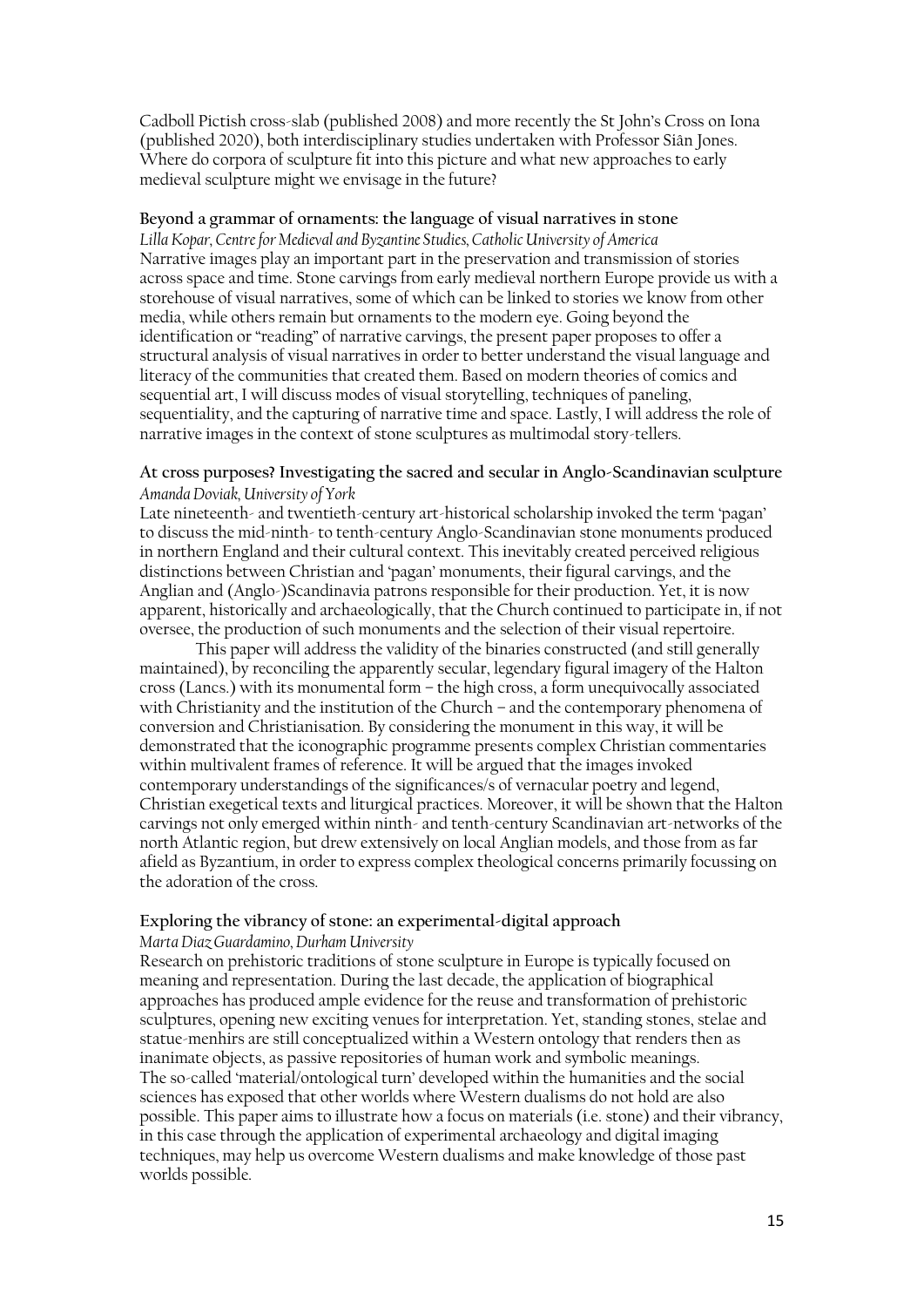#### **Miracles of Christ on the panels at Aquileia, Barbana and Udine**

*Magdalena Skoblar, Independent Scholar*

This paper focuses on five early medieval relief carvings from a single monument which can today be seen at different locations in the Italian province of Friuli Venezia Giulia. Three fragments are at the Museo Cristiano in Aquileia and they depict partially preserved scenes involving Christ, which have not been identified with certainty. The panel at the Marian sanctuary on the island of Barbana shows Christ addressing two men while that at the Diocesan Museum in Udine illustrates two consecutive scenes which have been interpreted as Christ's meeting with Mary and Martha. There is uncertainty about the date of the panels with Carlo Gaberscek opting for the tenth century at the latest and Maurizio Buora arguing for the eleventh. This paper will re-examine the scenes on the panels in order to establish if they make a narrative cycle. It will also present comparative visual models, address the issue of the panels' date and investigate where they had originally stood.

#### **Ritual and reuse: early baptismal fonts of the medieval West**

*Carolyn Twomey, Visiting Assistant Professor of European History, St Lawrence University* The material culture of Christian baptism has influenced the performance and interpretation of the rite of initiation since the days of the late antique Church. In early medieval England, a group of ninth- to eleventh-century baptismal fonts has often defined the experience of baptism prior to the proliferation of fonts in the twelfth-century parish system. Some fonts (e.g. Wilne, Melbury Bubb, Dolton, etc) bear figural and zoomorphic decoration from their former lives as standing crosses, a recycling that has challenged both church and art historians. This paper reconsiders these early fonts by integrating them into the broader history of baptismal sculpture and iconography from Wales, Scandinavia, and Frankia to elucidate the local and European contexts for font production at this time. Focusing on the act of reuse, I show how standing cross fragments were purposefully adapted for baptism due to the monumental and sacramental meanings of their original 'living stones.'

## **POSTER PRESENTATIONS**

## **The Gotlandic picture stones**

## *Sigmund Oehrl, Stockholm University*

The Gotlandic picture stones are among the internationally most famous historical monuments from Sweden. These exceptional memorial stones dating to about AD 400–1100, are covered with images and represent a unique source for studies of dress, weapons, riding techniques, wagons and ships as well as Pre-Christian religion. Although much research on the stones has been carried out, most of this research, by necessity, has been based on S. Lindqvist's edition *Gotlands Bildsteine*. However, 75 years after its publication it is quite clear that this edition is outdated. Firstly, it contains only half of the stones known today. Secondly, the book edition is based on photos, showing the primitive and heavily weathered carvings traced with paint, which is highly interpretative. A new project has been started, with three major aims: 1.) Digitization of the entire corpus, applying the most advanced 2.5D and 3D recording methods available. 2.) Collecting literature, reports, photographs, drawings, letters and other information kept in the archives. 3.) Creating an online edition and searchable database including 3D models of each stone, detailed texts with all information about find contexts, object biography, material, ornamentation, interpretations, inscriptions and references.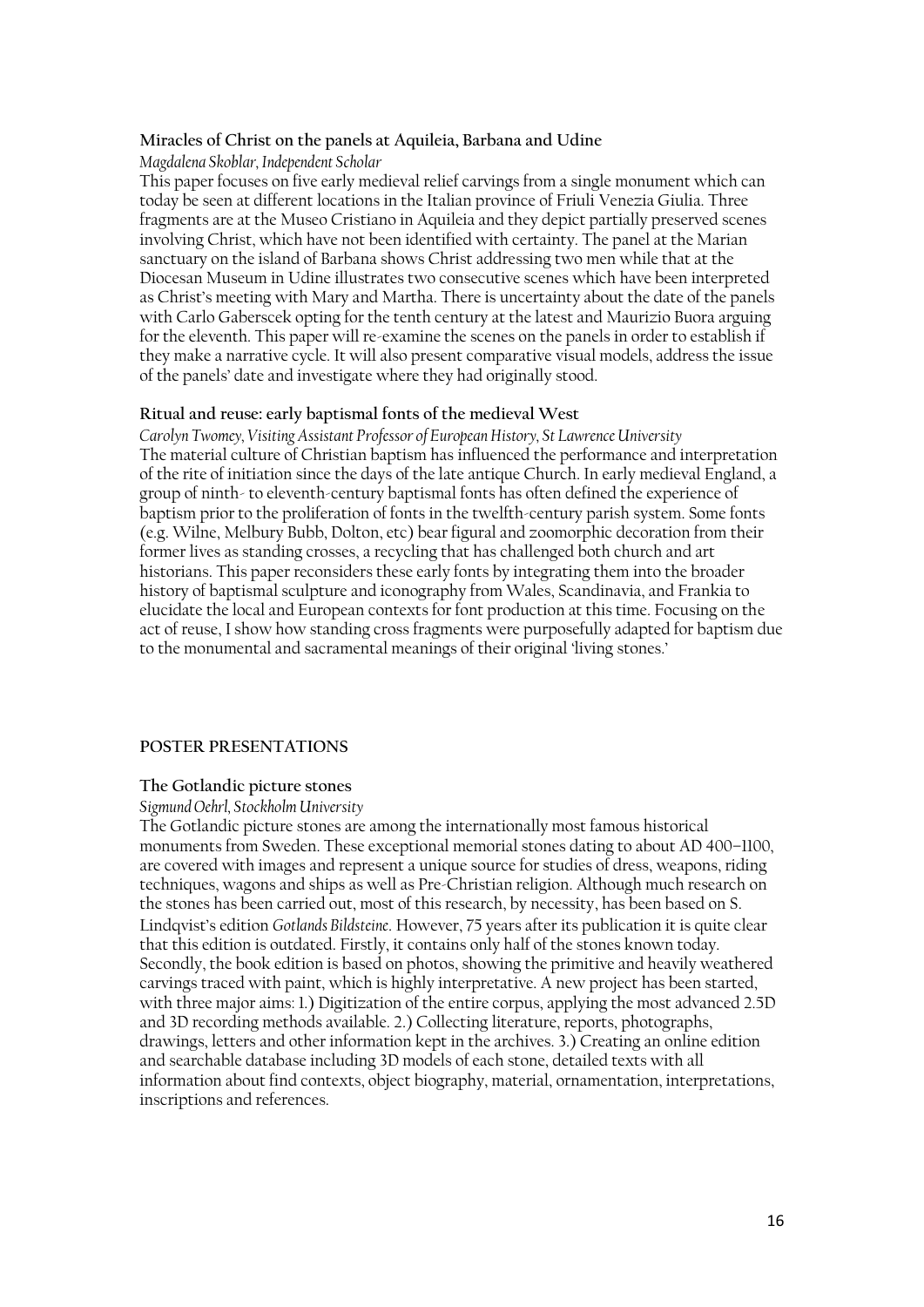## **OG(H)AM: Harnessing digital technologies to transform understanding of ogham writing, from the 4th century to the 21st**

## *Katherine Forsyth and Megan Kasten, University of Glasgow*

Overview of a major new collaborative project (2021-24) by scholars from the University of Glasgow and Maynooth University which is harnessing digital tools from different fields to transform scholarly and popular understanding of ogham—an ancient script unique to Ireland and Britain. The project is documenting digitally all c.640 examples of ogham writing in all media, from the script's origin in the fourth century CE until the dawn of the modern revival c.1850. The overwhelming majority of these are on carved stone monuments, predominantly otherwise unworked pillars of 5th-7 th century date, but also Pictish symbol stones, outcrops, cross-slabs, and miscellaneous stones, from the 8th-12th century. The project provides the long-awaited opportunity to complete the corpus of oghaminscribed Irish stones begun by the Dublin Institute for Advanced Studies *[Ogham in 3D](https://ogham.celt.dias.ie/menu.php?lang=en)* project (2012-15, 2016-17). This database, which conforms to Epidocs standards covers c.25% of surviving ogham and provides detailed supporting information, photographs, and 3D models. The project will upgrade its data and metadata, enhance its searchability, and greatly expand its thematic, chronological, and geographical scope by including oghams from the whole island of Ireland (i.e. including Northern Ireland) and from outside Ireland. The latter—from Scotland, Wales, Man, England, and Continental libraries—comprise almost a third of the total surviving. The project will also move beyond stone monuments to include portable objects, graffiti, and manuscripts.

## **The scapegoat capital of Stavanger Cathedral – a technological study**

*Sólveig Jónsdóttir and Bettina Ebert, Museum of Archaeology, University of Stavanger* Conservators at the Museum of Archaeology in Stavanger, western Norway, are currently involved in a multi-year conservation project for Stavanger cathedral (circa 1125), due to be completed in 2025, in time for its 900-year anniversary. The current technological study involves a capital commonly referred to as the scapegoat capital (syndebukkapitelet). While the capital has previously been discussed by art historians, with a resultant range of varying iconographic interpretations, technological investigations have never before been undertaken. The capital is unique in its richly carved scenes and the possible presence of pigment remnants. Our aim is to highlight its production, possible surface treatment and relationship to the other soapstone capitals in the cathedral, none of which evoke as many questions. It stands out due to its intricate carvings, shape and type of stone material. This study will provide a much-needed update to current knowledge of the capital and Stavanger Cathedral.

## **Writing off the page: non-manuscript inscriptions in early medieval England**

*Beth Newman Ooi, Ph.D., Lecturer, Department of English, The Catholic University of America (CUA), Washington, DC*

This project seeks to expand the traditional canon of early medieval English writing by drawing attention to the varied uses and surviving examples of writing on non-parchment objects in England's early medieval period (c.  $450 - c$ . 1100). While the value of inscriptions on stone and other materials has long been recognized in the field of Classical literatures and languages, early medieval England's inscriptions are often downplayed in the study and teaching of Old English and Anglo-Latin language and literature. Building on my doctoral work (dissertation: "The Speaking Objects of Anglo-Saxon England," CUA, 2018), I am currently researching a monograph that will feature case studies of both typical and not-sotypical inscribed objects from early medieval England, considering these objects and their inscriptions from social, historical, art historical, linguistic, and literary perspectives. My poster will present the current state of this project, especially foregrounding my work on the way inscriptions shape how we see and what we see in England's early medieval stone sculpture.